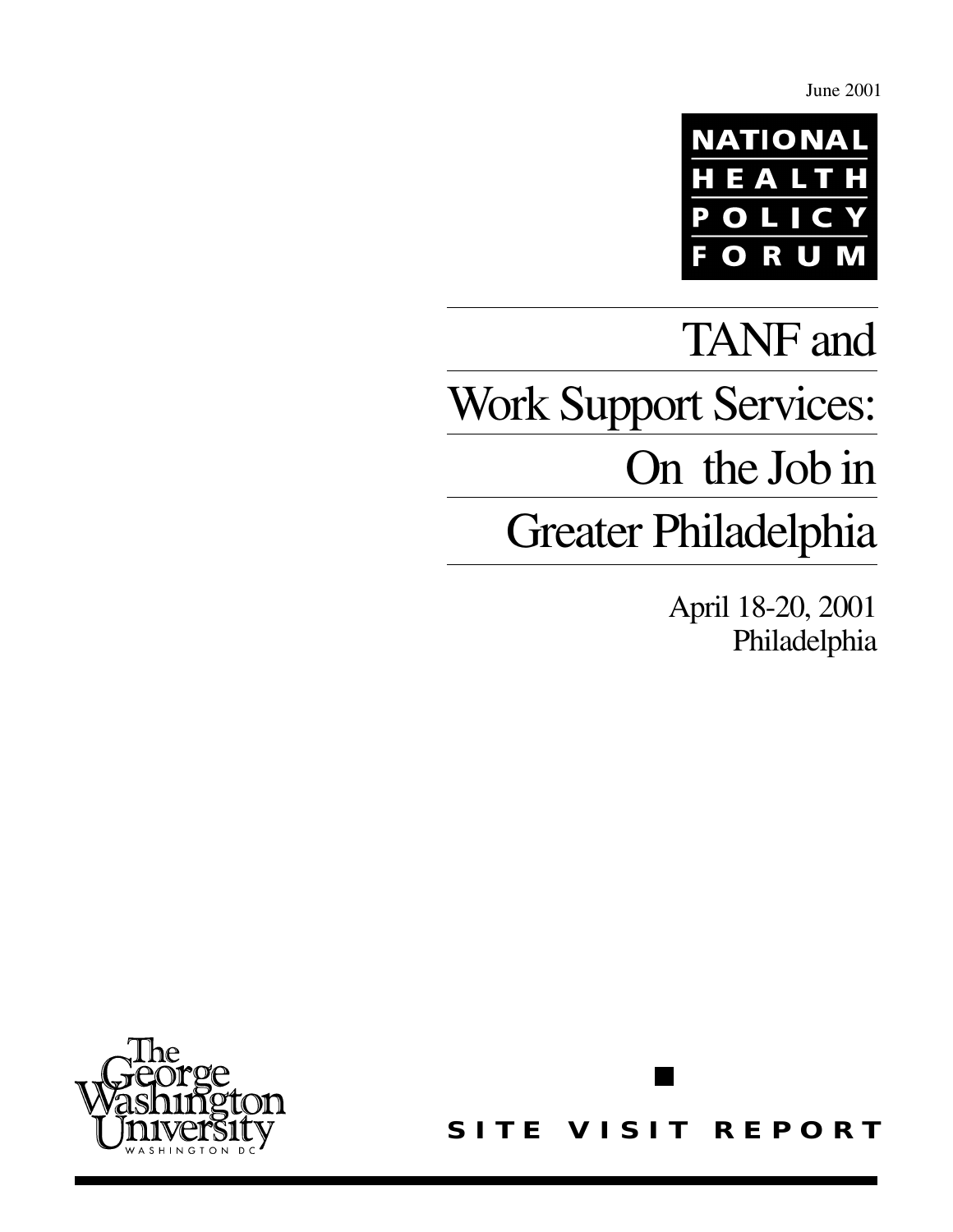# **Contents**

| Background $\ldots \ldots \ldots \ldots \ldots \ldots \ldots \ldots \ldots \ldots \ldots$ |  |
|-------------------------------------------------------------------------------------------|--|
|                                                                                           |  |
|                                                                                           |  |
|                                                                                           |  |
|                                                                                           |  |
| Biographical Sketches-                                                                    |  |
|                                                                                           |  |

# **SITE VISIT REPORT**

**Site Visit Managers:** Lisa Sprague and Randy Desonia

**Site Visit Coordinator:** Dagny Wolf

**Research Assistant:** Wakina Scott

**National Health Policy Forum** 2131 K Street, NW, Suite 500 Washington, DC 20052 202/872-1390 202/862-9837 (fax) nhpf@gwu.edu (e-mail) www.nhpf.org (Web site)

**Judith Miller Jones,** Director **Judith D. Moore,** Co-Director **Karen Matherlee**, Co-Director **Michele Black,** Publications Director

**NHPF** is a nonpartisan education and information exchange for federal health policymakers.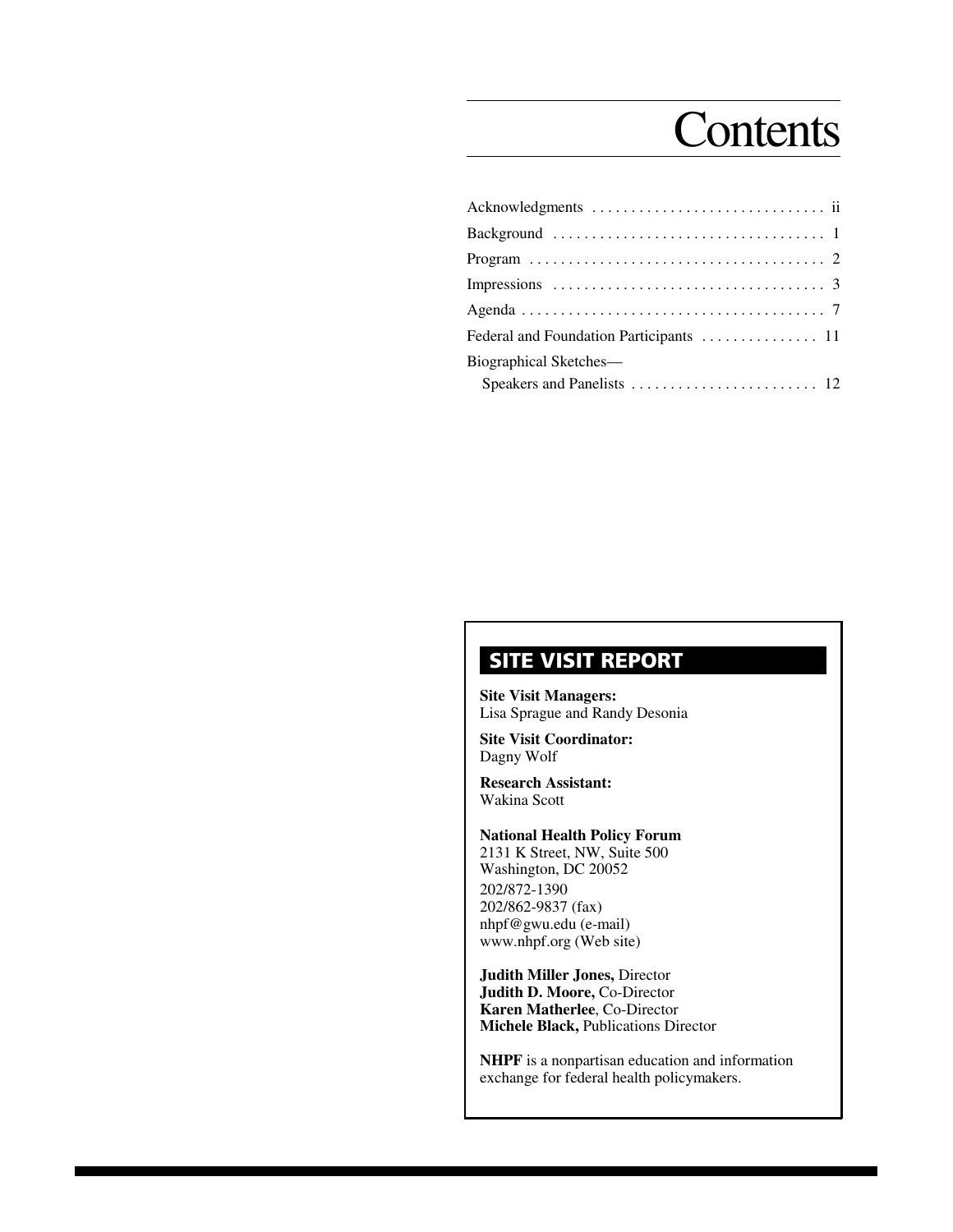# Acknowledgments

"TANF and Support Services: On the Job in Greater Philadelphia" was the first in a series of site visits focusing on welfare reform and children's health issues, made possible by the generosity of the David and Lucile Packard and the W. K. Kellogg Foundations.

The Forum thanks Feather Houston, Sherri Heller, and Pennsylvania Department of Public Welfare staff for their enthusiasm for and assistance with this project. Special appreciation is due to Nancy Norcross, who served as dayto-day liaison with Forum staff.

Don Jose Stovall and Yvonne Norman were kind enough to host site visitors in their facilities and to arrange for visitors to meet other county assistance office staff. Fred Bostwick was particularly helpful in putting together panels focusing on Philadelphia employers. Linda Blanchette and Nellie Sepulveda arranged for participants to visit a Greater Philadelphia Works regional service center and to talk with staff. Gary Walker agreed on short notice to share his experience with faith-based organizations and social welfare programs.

An NHPF site visit is always a complement of contributions from many participants. The Forum is grateful to all speakers, panelists, and advisors, as well as to federal site visitors for their lively interest.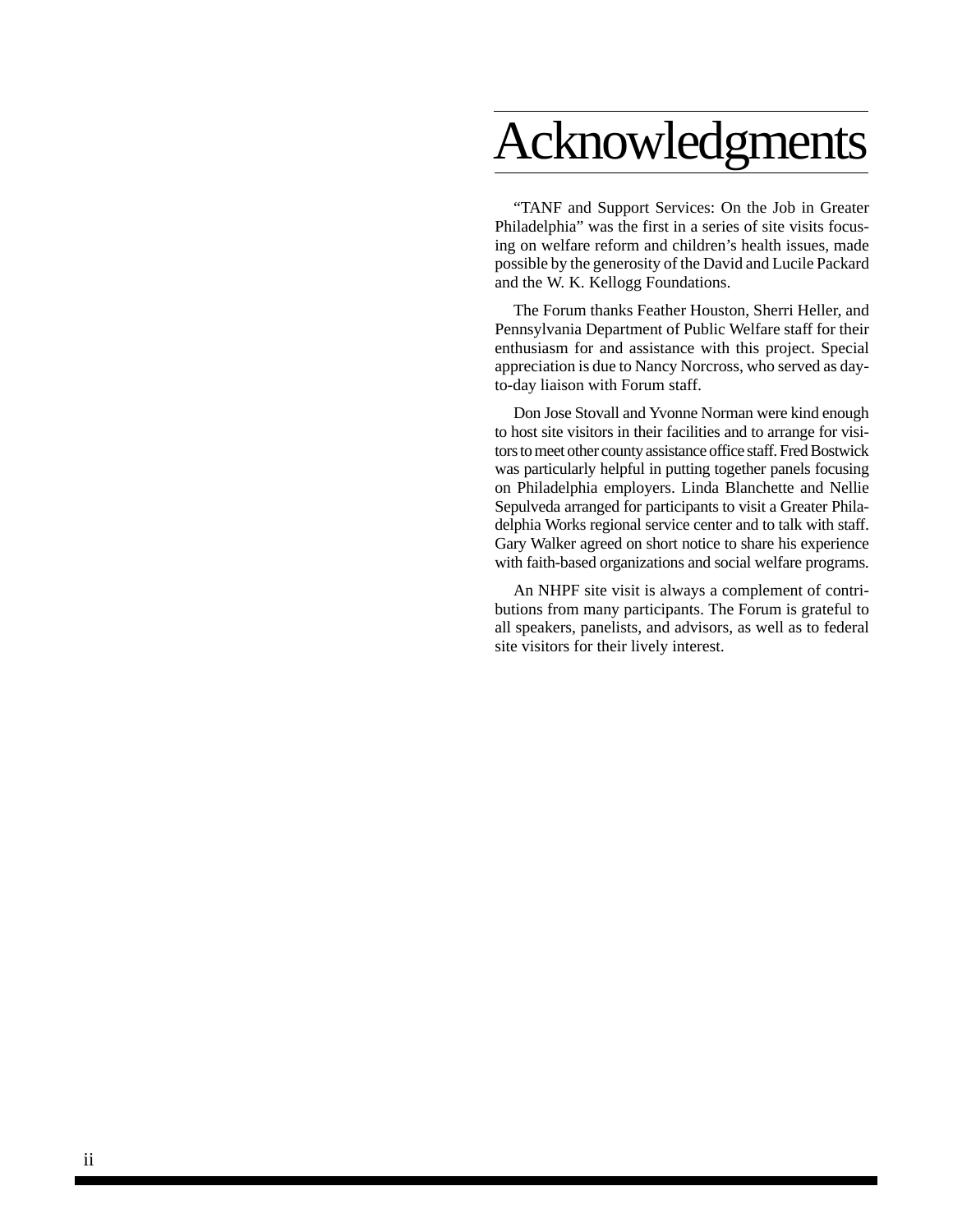# TANF and Work Support Services: On the Job in Greater Philadelphia

#### **BACKGROUND**

The Personal Responsibility and Work Opportunity Reconciliation Act (PRWORA) of 1996 redefined cash assistance to low-income families from an open-ended entitlement to a temporary support program focused on moving recipients into employment. After two years of assistance payments, recipients are required to work in order to remain eligible for benefits. The law also set a five-year lifetime limit on federally funded welfare benefits.

At the time PRWORA was enacted, Pennsylvania was one of only seven states without any type of state welfare reform initiative under way. The state moved quickly to develop a completely new program. In spite of predictions of disaster (then-Mayor Ed Rendell of Philadelphia forecast a "train wreck"), the program seems to have moved people away from cash benefits without multiplying social ills such as homelessness, crime, and child endangerment. Progress has been sufficiently marked that, in 1999, Pennsylvania was one of ten states to be awarded a U.S. Department of Health and Human Services bonus for moving clients off the welfare rolls and into jobs.

#### **Administration**

Pennsylvania administers a statewide welfare program with offices in each county. Broad policy issues and regulatory decisions are addressed in Harrisburg, but local welfare offices have considerable latitude in shaping program operations and developing alliances with other community resources. Separate county-administered agencies play a role in some aspects of the program, such as child-care subsidies for clients no longer receiving Temporary Assistance to Needy Families (TANF).

#### **TANF**

Poor families with children must meet general eligibility requirements, including citizenship, residence in Pennsylvania, and a Social Security number. Adult recipients must seek employment or participate in an employment training program. (Some may be exempt because of personal circumstances such as a temporary or permanent disability.) A recipient is required to enter into an "Agreement of Mutual Responsibility" with the Department of Public Welfare (DPW); this is a written action plan outlining what the recipient will do to work toward self-sufficiency. If an application is made for cash assistance for a dependent child living in the home, the applicant must cooperate with paternity identification and child support requirements. Receipt of TANF is limited by statute to 60 months in a person's lifetime. Pennsylvania requires a person who has received cash assistance for more than 24 months to work a minimum of 20 hours per week. Cash assistance benefits are issued via a statewide electronic benefits transfer system.

#### **Support Services**

A variety of needs must be addressed if a client is to have the confidence and indeed ability to get and keep a job. Some of these were highlighted in Philadelphia, as outlined below. Others, such as food stamps and the Earned Income Tax Credit, will be explored later in NHPF's site visit series.

**Employment and Training.** The state contracts with service providers—county governments in some locations, nonprofit and for-profit organizations in others. In Philadelphia, the Philadelphia Workforce Development Corporation manages a number of programs and contractors. Work Opportunities is a statewide transitional jobs program for those who have not found unsubsidized work through other programs. Greater Philadelphia Works (GPW) the city's welfare-to-work program and a U.S. Department of Labor Welfare to Work competitive grantee, has been funded with both federal and state dollars. GPW established eight neighborhood-based centers where clients receive case management services and referrals to service providers. The Transitional Work Corporation is a partnership among the state, GPW, and the Pew Charitable Trusts to provide transitional jobs for welfare recipients unprepared to find jobs on their own. The state has new plans in the works to increase its emphasis on job retention and advancement.

**Medical Assistance.** National research has shown that, once welfare reform eliminated the link between eligibility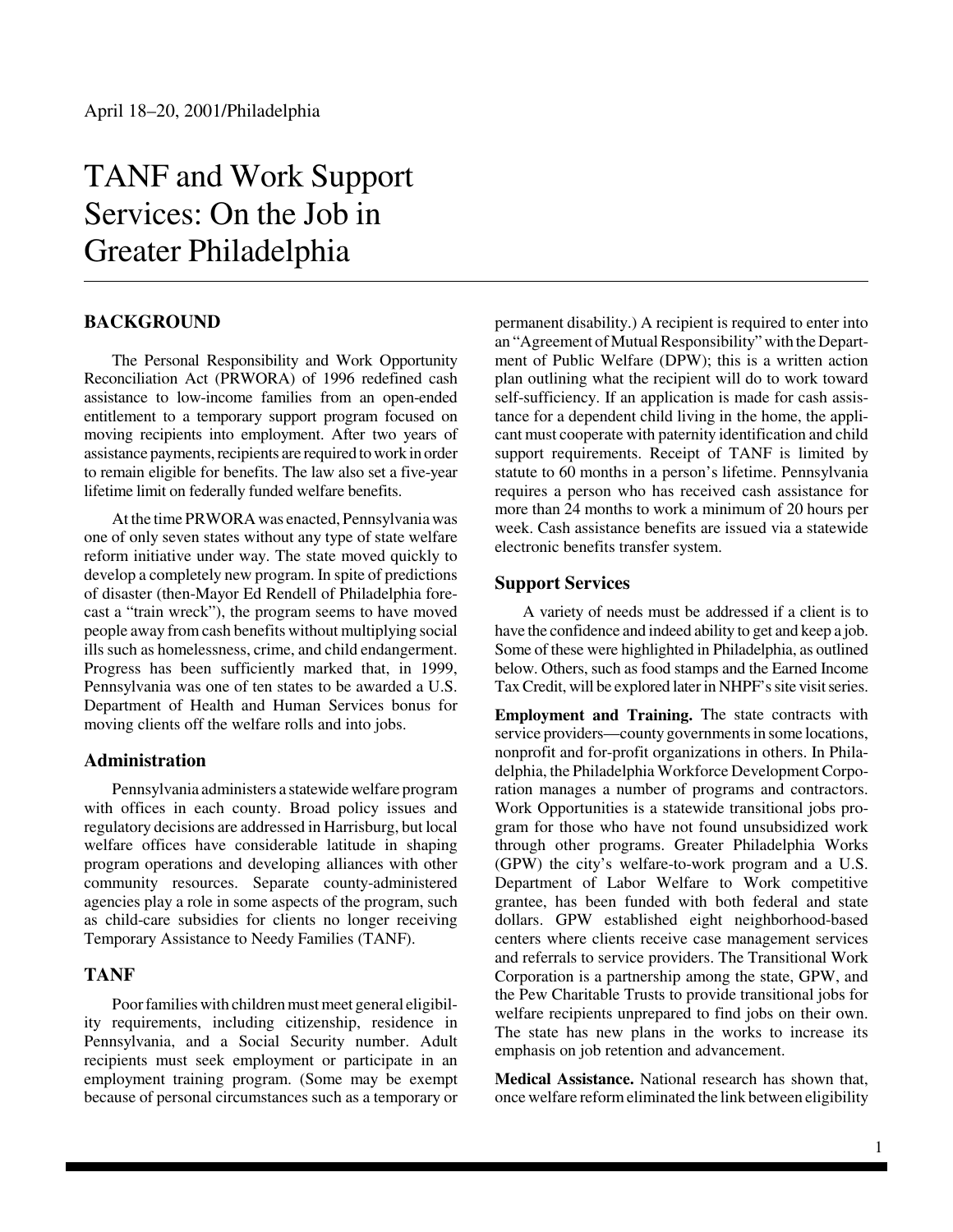for cash benefits and eligibility for Medicaid, many welfare recipients moving from welfare to work failed to receive the Medicaid benefits for which they were eligible. Pennsylvania advocates and officials were among the first to address this problem, and the state identified cases and worked to restore Medicaid benefits that had been improperly terminated. Ongoing monitoring, necessary to assure that new recipients are appropriately informed, continues.

**Child Care.** The demand for child care has escalated with the movement of many women from welfare to work. Delaware county officials report that their supply is adequate to demand; in contrast, Philadelphia faces a shortage of quality affordable care. Local advocates have identified the child care subsidy as the most problematic issue surrounding welfare reform. In addition to the shortage of providers, complication arises from the split in programmatic administration, whereby the child care subsidy for TANF clients is administered by the Office of Income Maintenance, while the subsidy for those who have left cash assistance is overseen by the Office of Children, Youth, and Families. Transition between the two is not always smooth, especially since work requirements differ.

**Transportation.** Some 44 percent of Philadelphia's job placements have been in the suburbs (compared, for example, with about 20 percent in Chicago), creating a need for transportation options beyond the standard commuter pattern. Philadelphia was awarded \$1.3 million under the federal Job Access Program created in 1998. When regulatory minutiae tied up the funds for a year, the Southeastern Pennsylvania Transportation Authority (SEPTA) advanced that amount to city non-profits to allow plans to proceed. SEPTA has remained a willing partner, and other organizations have made transportation arrangements targeted to particular neighborhoods and employers as well.

#### **PROGRAM**

On April 18, after traveling to Philadelphia, site visitors heard an opening presentation by a University of Pennsylvania researcher who has studied social policy implementation in the city extensively. This overview of city and state program development provided context for subsequent site visit activities. The Department of Public Welfare's deputy secretary summarized history, operations, and issues from the state agency perspective.

The second day began with a discussion of advocacy concerns, particularly relating to the interaction of TANF with support programs such as Medicaid. Site visitors then traveled to the Frankford-Kensington Regional Service Center to meet with its director and her counterparts from other service centers operated by GPW. The GPW director

was also on hand to describe the overall program and highlight its client and employer outreach campaign. At the Philadelphia County Assistance Office, the afternoon program comprised a presentation by the county director, discussion panels representing employment/training contractors and employers who hire TANF clients, and an exploration of the potential role of faith- and communitybased organizations in providing services to welfare clients and leavers.

The site visit's last morning began with a panel discussion spotlighting child care issues. A visit to the Delaware County Assistance Office allowed participants to compare suburban facilities and programs to those earlier observed in the inner city. Transportation issues are a particular concern in suburban areas where city transit services are thin.

#### **IMPRESSIONS**

#### **TANF Realities**

*TANF clients moving into the workforce represent a major part of the drop in caseloads, but other clients have dropped out voluntarily.*

 $\blacksquare$ 

Voluntary leavers may have other sources of income, or may be trying to make it on their own rather than have to participate in a job training program, obtain a court order for child support, or disclose substance abuse, domestic violence, or other family issues. This population cohort, critical to substantiating the full impact of welfare reform, is difficult to track in urban areas where sheer population volume makes it unlikely that many are known personally by caseworkers.

#### *Some clients with significant employment barriers are getting close to the five-year cut-off.*

 $\blacksquare$ 

Of particular concern to advocates are those who do not speak English, the disabled, and domestic violence victims. The state's new Maximizing Participation Project is designed to focus on how such clients can be brought into the workforce. Corresponding efforts will be made to pursue Supplemental Security Income (SSI) benefits for those who may be eligible. A new Time Out program proposes to give clients time "off the clock" to transition to new employment and the life adjustments it entails. It is unclear to what extent Pennsylvania will allocate state funds to continuation of benefits after five years.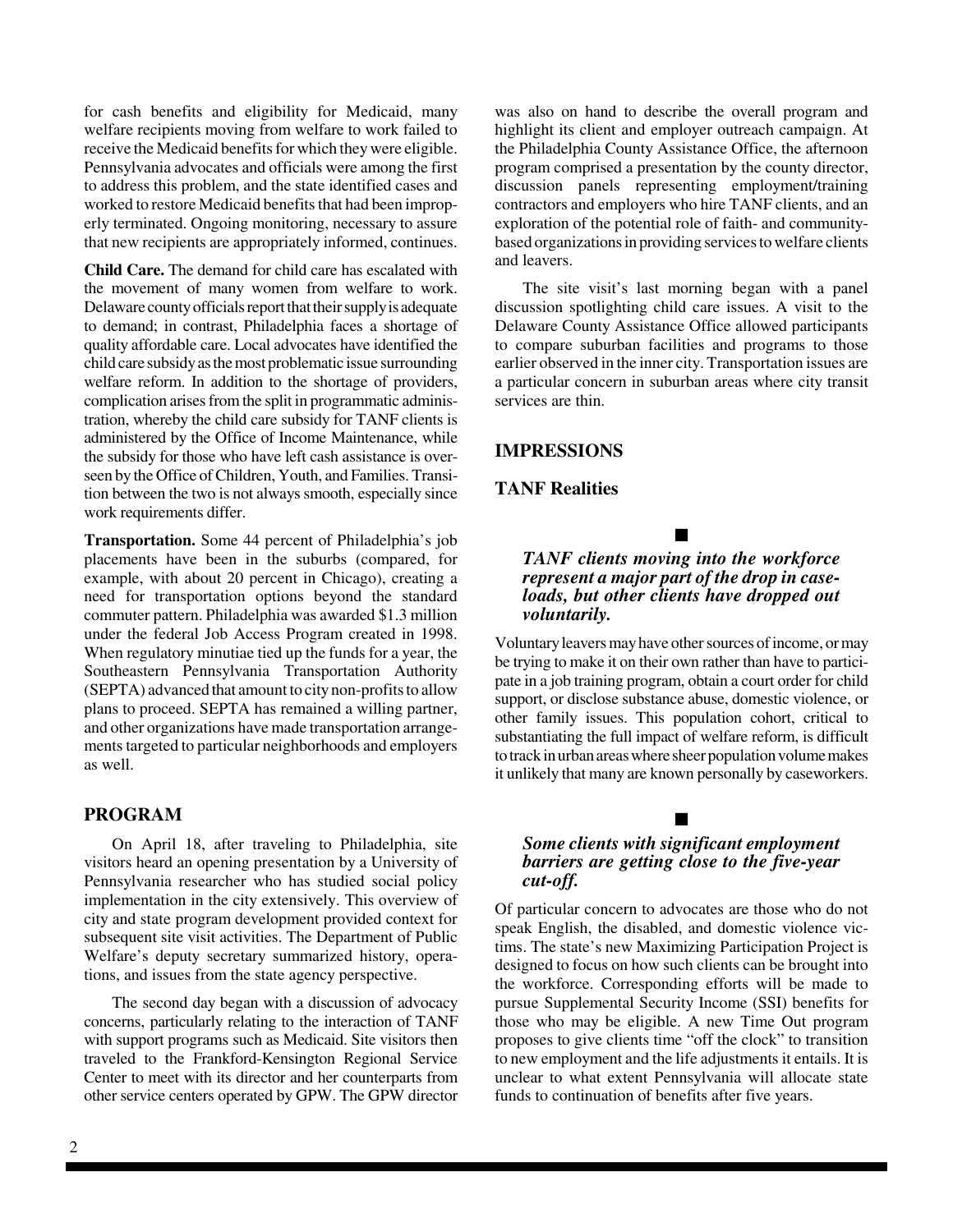# $\blacksquare$

#### *A fundamental question yet to be addressed is how to define who is employable.*

State officials caution against a list of conditions that represent legitimate obstacles to employment, fearing it would motivate many to pursue one of the exempting designations. A preferable approach seems to be determining a level and source of support services necessary to make someone employable or, where no feasible package of support services will suffice, to secure alternative income, such as SSI.

### $\blacksquare$

#### *Welfare reform, like any fundamental social policy change, proceeds in stages.*

In part, its progress is a matter of changing expectations. Clients approaching the five-year limit may well have expected at one time to be welfare recipients indefinitely. Anyone who goes on the TANF rolls now has a clearer understanding of time limits. DPW employees have also had to change their frame of reference, developing new skills to assist and encourage clients in job-seeking. Policymakers considering reauthorization should be cautious about extrapolating from patterns observed in the initial stages of welfare reform.

### $\blacksquare$

#### *The "poverty system" is predicated on beneficiaries who have lots of time—who can, for example, spend all day in a clinic waiting room.*

Similarly, redeterminations for cash assistance, Medicaid, or food stamps typically can be accomplished only during standard business hours. When beneficiaries become employed, they can no longer tolerate such delays, yet may have no alternative service providers. Redesigning support services to cater to a working clientele is a complex process; the pace at which it may be proceeding is not clear.

#### $\blacksquare$

#### *There appears to be little consideration of noncustodial parents in the whole program matrix.*

Indeed, male involvement is noticeably absent. Because TANF arose out of Aid to Families with Dependent Children (AFDC), a program targeted to single mothers, it is this group on whom job search and training programs are focused. Many AFDC policies discouraged marriage, and their effect lingers; many women in the welfare system are single. Given that among PRWORA's goals are promoting marriage and strengthening the two-parent

family, participants noted that greater attention to the employability of fathers might be in order.

# $\blacksquare$

#### *Faith-based organizations may be able, willing, and ideally placed to provide support services for welfare leavers.*

Such organizations have played little role in welfare reform in Philadelphia so far. However, as part of its Community Solutions initiative, DPW will be issuing requests for proposals specifically to enlist faith-based organizations' participation in providing services to clients.

#### **Administration**

#### *A state-administered program promotes greater uniformity in policies and operations throughout the state.*

 $\blacksquare$ 

State control also facilitates Pennsylvania's ability to implement welfare initiatives quickly. DPW has been able to revise policies and programs as problems have been identified. For example, the state instituted rapid payment to regulated childcare providers to help them maintain fiscal stability. Three recent examples are the Community Options initiative for contracting with faith-based organizations, the Maximizing Program Participation effort aimed especially at medically exempt clients, and the Time Out option for clients nearing the 60-month limit.

# $\blacksquare$

#### *Pennsylvania's DPW, indeed any state welfare agency, faces the difficult task of creating at the state and local level an integrated set of services from what one site visitor called a "hodgepodge" of federal programs and funding streams.*

Various programs and services converge at a single point, the client, at the local level. At the federal level, different agencies, committees of jurisdiction, and funding authorities work against program design coherence.

#### $\blacksquare$

#### *Pennsylvania has emphasized client choice in implementing welfare reform, a policy that has had particular impact on job training and child care services.*

In both cases, the recipient is provided with numerous options and potential providers and may need assistance in selecting an appropriate provider or program.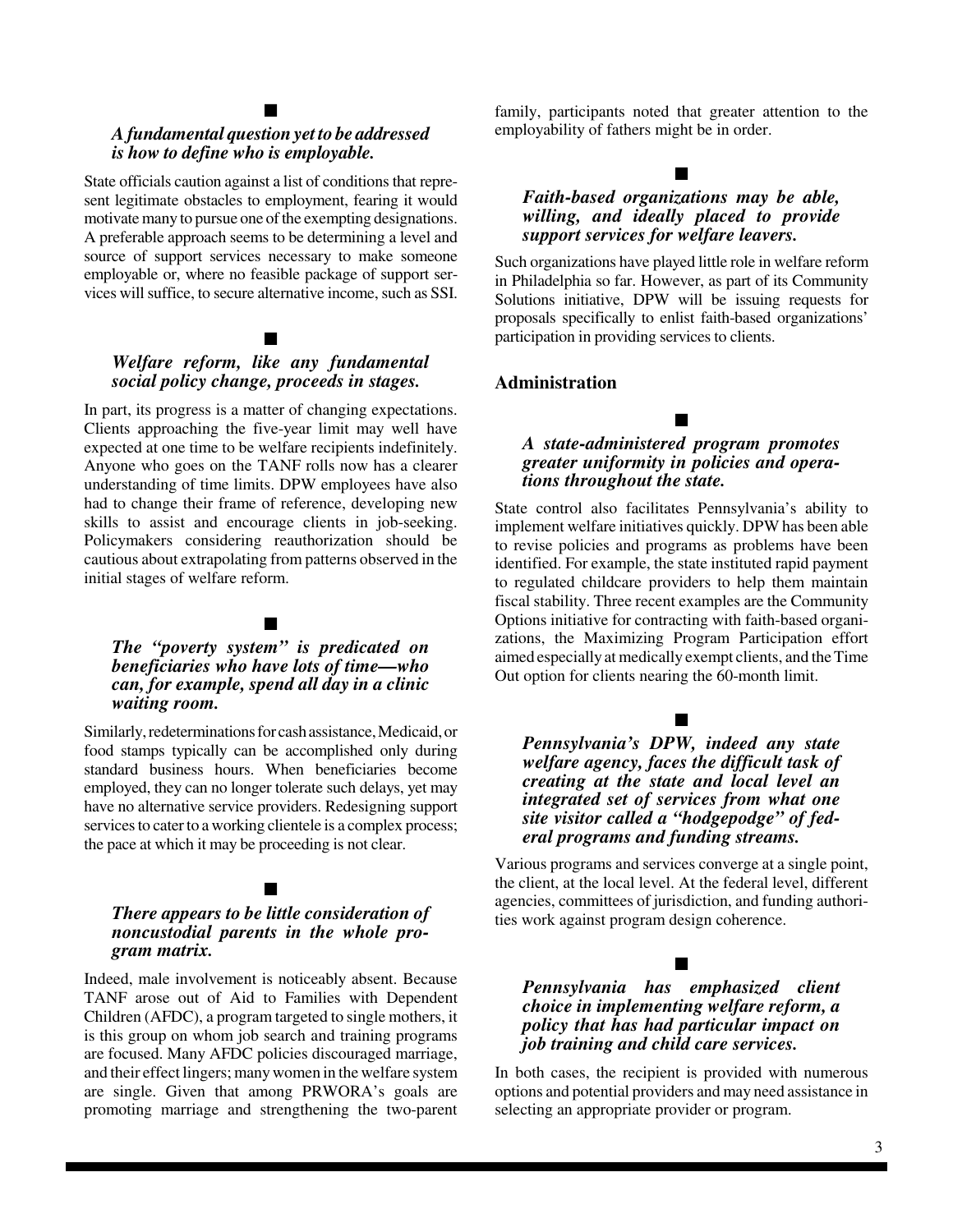# $\blacksquare$

#### *While there is an adversarial history between DPW and Philadelphia advocates, today both sides acknowledge a reasonably good working relationship.*

Advocates have played an important role in bringing critical issues to full discussion. The state has been willing to listen to the advocacy community and has established a number of advisory committees that deal with issues such as Medicaid/SCHIP coordination, TANF/Medicaid delinking, and planning for the post-60 months period.

## $\blacksquare$

#### *State computer systems are inadequate to the complexities of coordinating TANF and other welfare-to-work services provided by the state.*

Clients being served by multiple programs have separate records in each, even when they may be going back and forth. Their cases cannot be tracked on a longitudinal basis. This problem, recognized and lamented by welfare system stakeholders on all sides, does not seem to have a workable short-term solution. The state's plans to pursue a long-term solution (with, inevitably, a substantial price tag) were not explicated during the site visit.

#### **Training, Placement, and Continued Employment**

# $\blacksquare$

#### *Job placement is just the first step; longterm job retention is key to making welfare reform a success.*

Keeping a job requires not only appropriate skills and behaviors, but also a constellation of life support services such as child care and transportation and, possibly, assistance with issues such as literacy and substance abuse. A parent without reliable day care or help in dealing with an abusive relationship likely is not a candidate for long job tenure.

## $\blacksquare$

#### *The state does not conduct an assessment of clients' abilities, experience, and training needs before the client is expected to select a work-readiness, job-search, or training program to enroll in.*

A client's enrollment in various job-preparation and placement programs is determined in part by her preferences and in part according to the "cascade chart"—that is, referrals to education and training programs after solo attempts to secure employment have failed. There is little means of assuring that clients choose the program most suited to their needs.

## $\blacksquare$

#### *There does not appear to be in place a performance measurement mechanism that would allow DPW to determine which employment/training contractors are most effective.*

Perhaps in the service of client choice, the referral process does not attempt to reward good contractor performance by channeling more clients to more effective programs.

 $\blacksquare$ 

#### *Contractors who operate employment and training programs do their own assessments of client skills and needs in order to provide an appropriate mix of training, education, and support services.*

Some contractors are able to provide an array of support services, including counseling for mental health, substance abuse, and domestic violence problems.

#### $\blacksquare$

*Employment contractors must satisfy two sets of expectations by providing employers with skilled and reliable workers and by giving clients the skills and the selfconfidence to secure and especially to retain employment.*

Failing to fulfill this double challenge, the contractors believe, would stigmatize them as simply the source of exwelfare recipients.

 $\blacksquare$ 

#### *While county assistance offices and other contractors may have job developers on staff, there has been little or no organized effort by the state to enlist and support the employer community in hiring and retaining welfare clients.*

Particular employers who hire clients are recognized and appreciated, but a market-based analysis of employer needs, capabilities, and preferences was not in evidence.

*Transportation to work can be addressed at the local level.*

 $\blacksquare$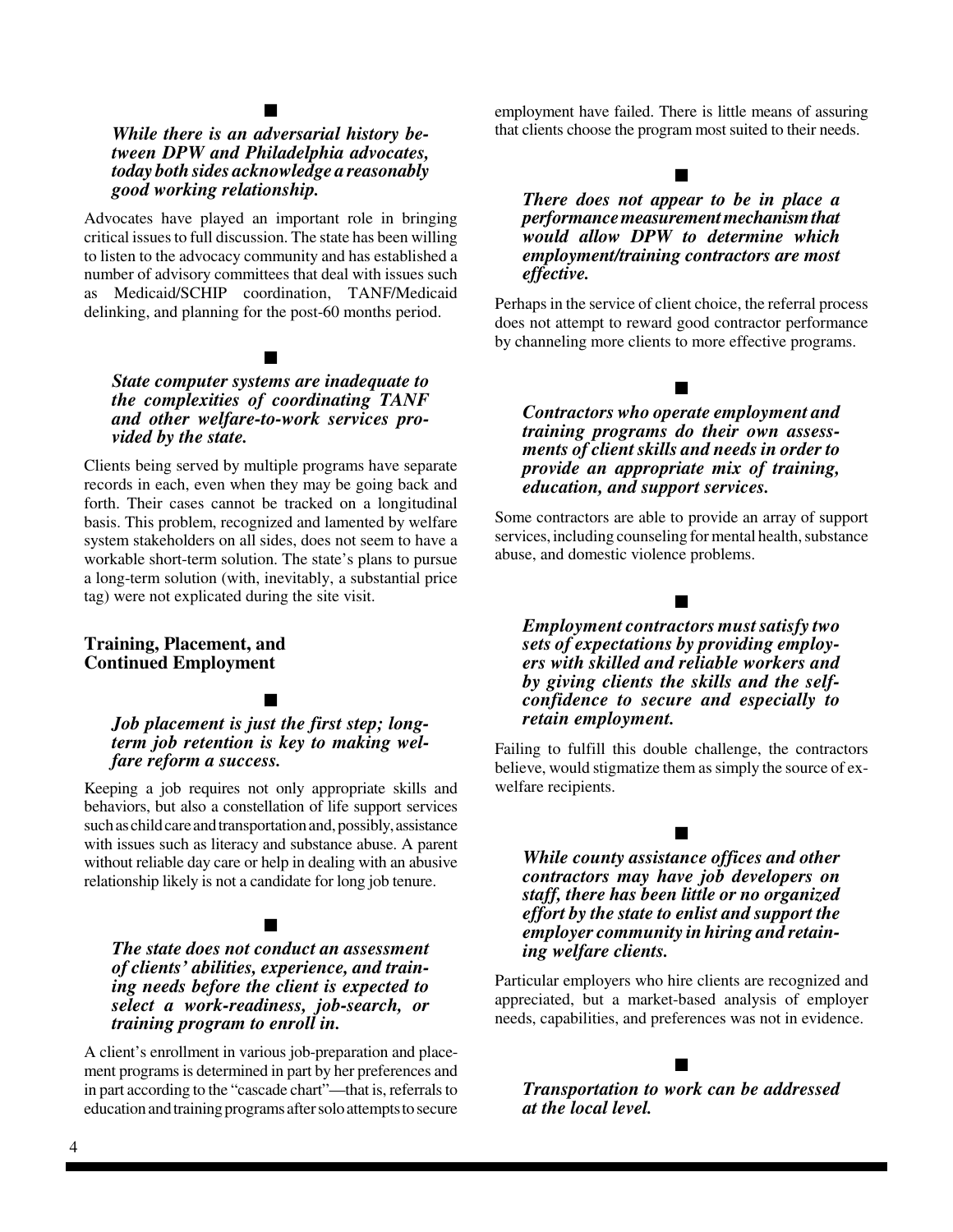For example, Delaware County arranged for affordable bus service to transport clients to a part of the county where jobs were plentiful but the metropolitan bus service did not reach. Bus stops were scheduled near residences and day care centers; financial assistance in the form of passes also is available. In Philadelphia, where many clients find employment in suburban counties, substantial commuting time—often complicated by child care arrangements—can be a major problem.

#### **Child Care**

# $\blacksquare$

#### *Access to mainstream regulated child care is not difficult for those eligible for the subsidy.*

Several providers mentioned they had no waiting lists. Care is harder to come by during the night and on weekends, though evidence is more anecdotal than statistical. Qualified day care for special needs children is in short supply. Even with mainstream care, the absence of waiting lists should not be read as evidence of universal access. There is some indication that the transition from Office of Income Maintenance contractors (who administer child care benefits for TANF recipients) to Children, Youth, and Families offices (who pick up when a TANF case closes) is so difficult to navigate that some clients do not bother to try.

#### $\blacksquare$

*A majority of clients in Philadelphia appear to choose relatives and neighbors to care for their children, rather than enrolling children with regulated day care providers.*

Reasons commonly cited for preferring relative/neighbor care are convenience and cultural comfort; however, money clearly plays a role as well. The child care subsidy paid by the state is the same regardless of the type of care chosen, but payments are made directly to clients who opt for relative/neighbor care (as opposed to going directly to licensed providers). Direct subsidy payment represents a source of income, not all of which necessarily goes to the care provider. Payment may also be factored into the household budget if the caregiver is (for example) a boyfriend. There is no mechanism to enforce actual payment of a client's legally required copayment.

*Transfer of child care cases from one agency to another when cash assistance stops is a source of delay and error.*

 $\blacksquare$ 

Different eligibility requirements (such as work hours per week) can be confusing to clients. Some differences favor TANF clients; for example, the live-in boyfriend of a woman who was never on TANF but receives a child care subsidy must be working at least 25 hours a week if the subsidy is to continue. The employment status of the livein boyfriend of a TANF client is not considered in making decisions about eligibility for a subsidy.

#### *Background checks for child abuse and felony convictions, required of employees of regulated providers, are controversial with respect to relative/neighbor caregivers and so far have not been required by the state.*

 $\blacksquare$ 

Both advocates and DPW staff are concerned about this issue, but all agree that it is extremely problematic to separate and balance the legitimate claims of child protection and parental choice.

#### *The requirement to furnish paternity and child support information has led to notable success in the state's collection of child support payments, but is uncomfortable or even frightening for some clients.*

 $\blacksquare$ 

Receipt of a child care subsidy is contingent on providing the information and court order necessary to institute child support enforcement proceedings. This is a state mandate, not part of the federal statute. Many noncustodial parents would rather be providing money directly to their families than repaying past welfare benefits to the state.

#### **Medical Assistance**

#### *Philadelphia was the first locale in the state (and one of the first in the country) to address systematically the erosion of Medicaid coverage when cash assistance stopped.*

 $\blacksquare$ 

Advocates were extremely active in drawing attention to the situation; working with the state, they have developed outreach and training measures along with a high level of media and public awareness.

#### **Philadelphia**

*Welfare reform has been a source of considerable political disagreement.*

 $\blacksquare$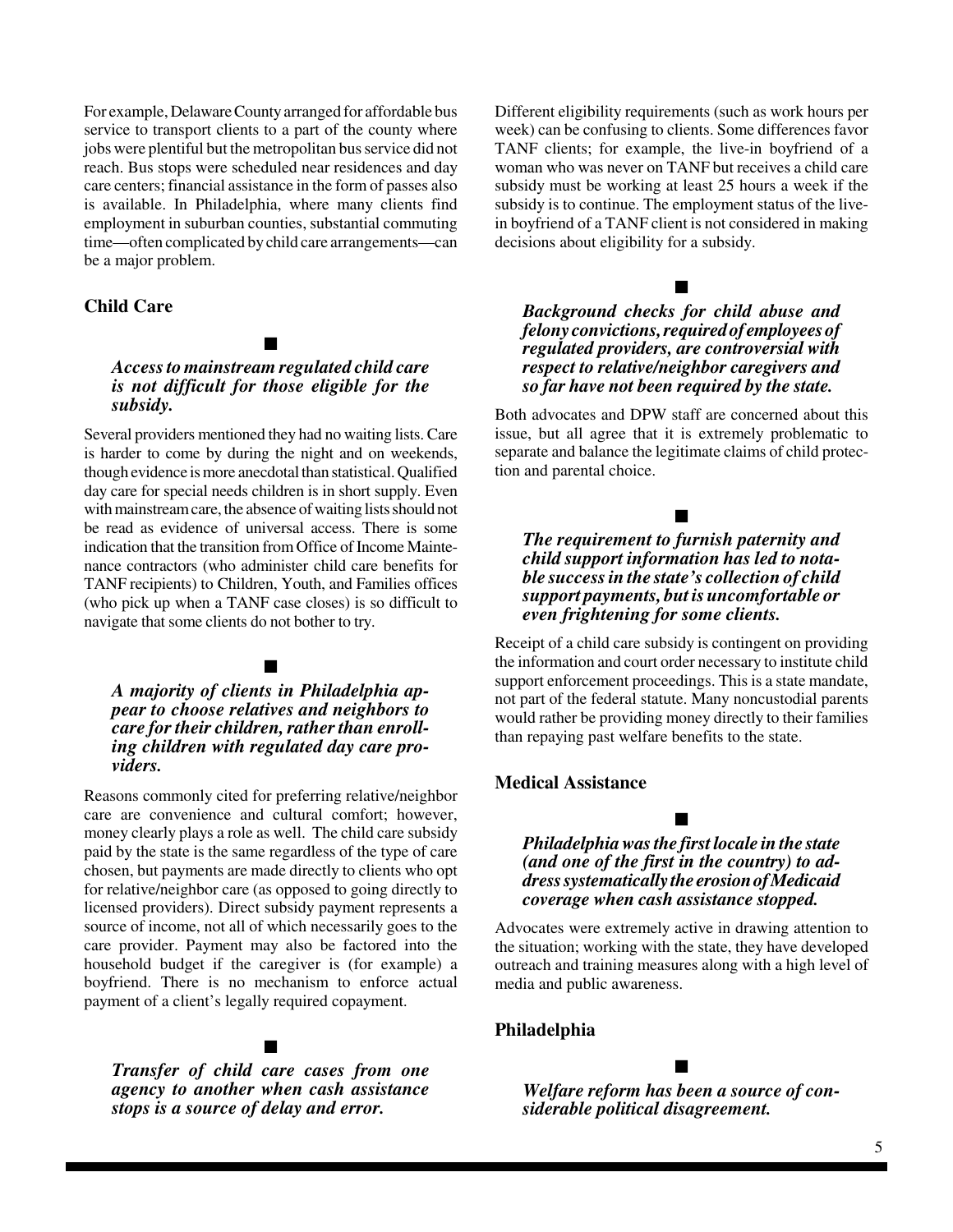The mayor in office at the time of enactment had sharp differences on the subject with both the governor and Washington. One apparent result was the sending of mixed messages to welfare clients, who consequently were confused about how seriously to take the new five-year time limit.

# $\blacksquare$

#### *Greater Philadelphia Works, which is at the end of its Department of Labor grant money, apparently will have to shut down this fall (2001).*

Some of the contractors who operate its regional service centers may be able to continue to provide services under new DPW contracts, though some existing contracts in addition to GPW's will terminate. While praising the organization's outreach efforts to welfare clients and employers, the state has declined to provide ongoing funding to GPW itself. GPW staff feel they still have a valuable mission to pursue. It may be that the state, in looking at its remaining caseload, is shifting resources to job retention and advancement projects.

### $\blacksquare$

#### *The Transitional Workforce Corporation (TWC), a GPW contractor, works with clients referred because they are likely to need additional help in securing and retaining employment.*

During their first six months, TWC clients work 25 hours per week in subsidized jobs, also spending ten hours in development programs that emphasize basic reading and math skills, GED preparation, and computer training. Jobs last for up to six months and participants receive cash bonuses for moving into unsubsidized work and for job retention. TWC makes follow-up with both client and employer standard post-hiring practice.

#### $\blacksquare$

#### *Philadelphia was characterized by one speaker as a "last in, first out" economic model.*

The city has not enjoyed the fruits of the long economic boom period to the same extent as most other locales and expects to feel the effects of a downturn sooner and more sharply. The potential impact on welfare caseloads is cause for concern.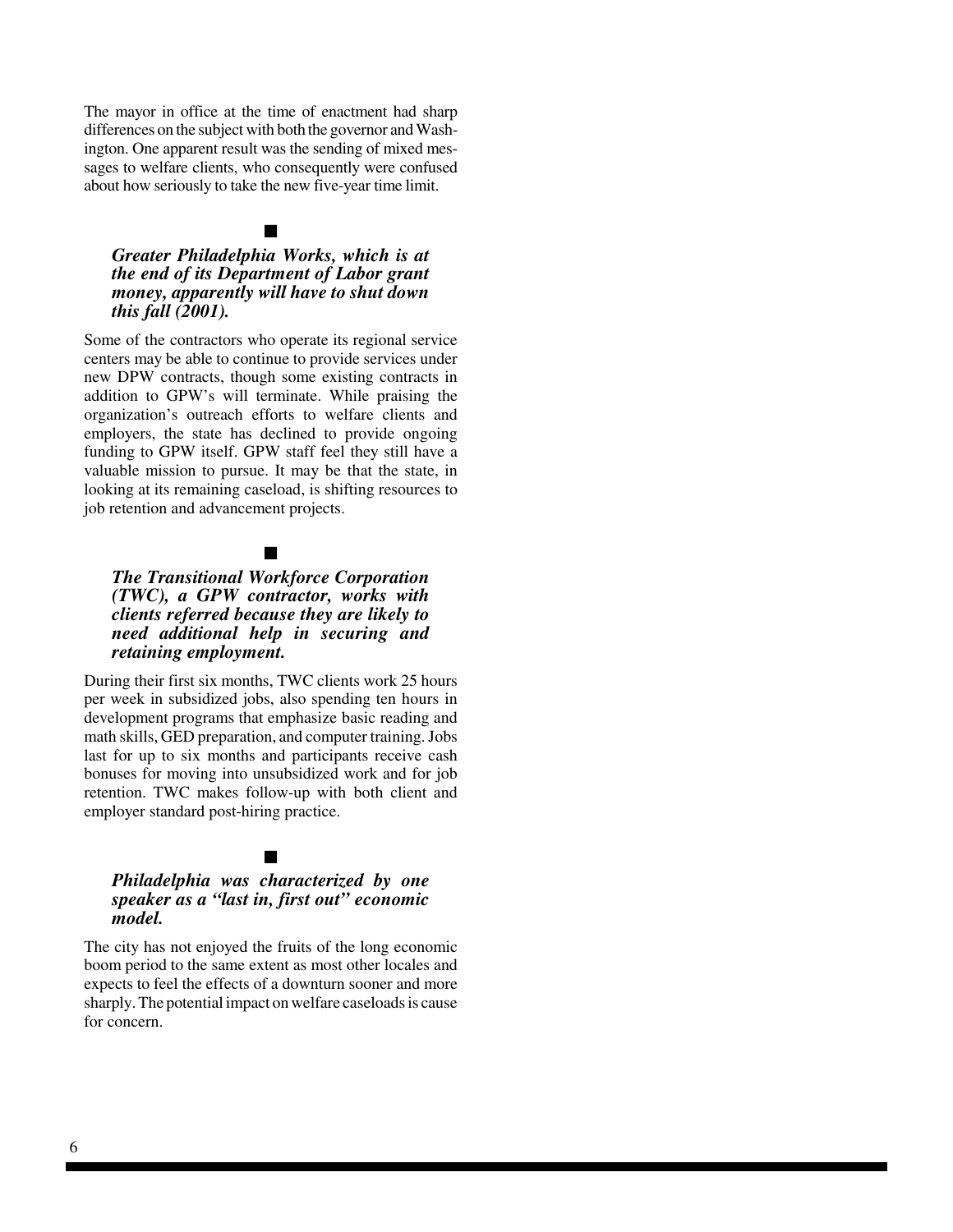# **Agenda**

#### **Wednesday, April 18, 2001**

- noon Bus departure for Pennsylvania *[Union Station, Washington, DC]*
- 3:00 pm Check-in at headquarters hotel *[Philadelphia Renaissance Hotel at the Airport]*

#### 3:30 pm OVERVIEW OF WELFARE REFORM IN PENNSYLVANIA *[Salons VII and VIII, Philadelphia Renaissance Hotel]*

**Mark Alan Hughes,** *Distinguished Senior Scholar,* Fels Center of Government, University of Pennsylvania

- What were the critical issues debated prior to enactment of Pennsylvania's welfare reform legislation?
- What were the forces in play in implementing PRWORA?
- What are the key socioeconomic factors defining welfare reform in Philadelphia?
- What are the current and future issues for welfare reform in Pennsylvania?

#### 4:15 pm THE VIEW FROM THE STATE:

#### DEPARTMENT OF PUBLIC WELFARE (DPW) PERSPECTIVES

**Sherri Z. Heller, Ed.D.,** *Deputy Secretary,* Office of Income Maintenance, Pennsylvania Department of Public Welfare

- What are the key TANF policies adopted in Pennsylvania?
- How are responsibilities for TANF and related work-support services apportioned among state agencies?
- What initiatives has the department undertaken to educate clients about both their responsibilities and the work-support programs available to them?
- What are the characteristics of the TANF population in Pennsylvania? How does Philadelphia differ from the rest of the state?
- How has Pennsylvania used the greater flexibility under PRWORA to coordinate the multiple programs affecting welfare-to-work? How do federal financing and policies promote or work against interagency collaboration?
- What efforts are made to track TANF leavers and their continued access to other services for which they may be eligible? What information system redesign has this entailed? What is known about clients who have left TANF but are not employed?
- How is the Community Solutions initiative designed to encourage the involvement of faith-based organizations?
- What are the secretary's priorities for the program between now and when the first beneficiaries reach their five-year limit? What is expected post–March 2002? How will the Time-Out Program be implemented?
- 5:30 pm Adjournment
- 6:15 pm Bus departure for dinner at D'Ignazio's Towne House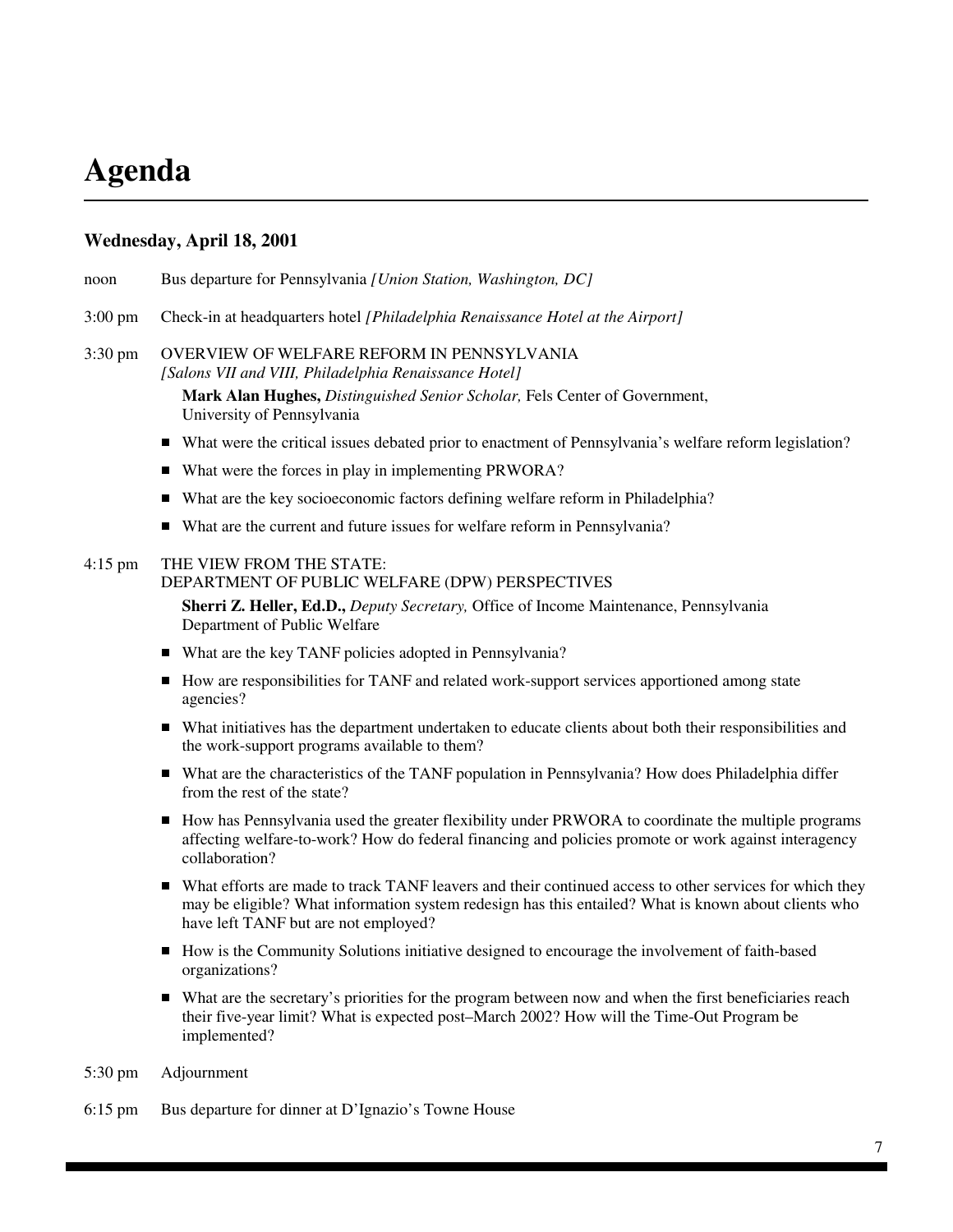#### **Thursday, April 19, 2001**

8:00 am Breakfast available, followed by discussion *[Salons VII and VIII, Philadelphia Renaissance Hotel]*

#### 8:30 am PROGRESS AND CHALLENGES: ADVOCACY PERSPECTIVES

**Catherine Carr,** *Executive Director,* Community Legal Services **Patricia Redmond,** *Health Director,* Philadelphia Citizens for Children and Youth

- How do clients view welfare reform and have their opinions changed over time?
- What do clients see as the principal barriers to getting and keeping a job?
- How has the transition from cash assistance to work affected client access to other benefits (for example, Medicaid, food stamps)?
- What role do advocacy organizations play in advising the state on welfare policy?
- What are the emerging (or remaining) policy and programmatic challenges facing Pennsylvania's welfare program?
- 9:30 am Bus departure for Frankfort-Kensington Regional Service Center

#### 10:00 am SERVING CLIENTS IN THEIR NEIGHBORHOODS: GREATER PHILADELPHIA WORKS

**Linda Blanchette,** *Director,* Greater Philadelphia Works

**Nelida Sepulveda,** *Director,* Frankford-Kensington Regional Service Center, and staff

- How are clients referred to this program? How are the needs of the client identified? What are the most prevalent needs?
- What services are available to clients and what provisions are made to accommodate their particular needs?
- Has the clientele changed since the doors were first opened?

#### noon Lunch

- 12:30 pm Bus departure for Philadelphia County Assistance Office headquarters
- 1:00 pm WELFARE REFORM IN THE INNER CITY *[Room 602, Philadelphia County Assistance Office]* **Don José Stovall,** *Executive Director,* Philadelphia County Assistance Office, and staff
	- What strategies were adopted to facilitate the adjustment of Philadelphia DPW staff and operations from AFDC to TANF?
	- How has the intake process changed? Is the Philadelphia DPW caseworker a single point of contact for support services as well as cash assistance? Who else is involved? How is the client referred to education, training, or job search programs?
	- What steps have been taken to ensure that the delinking of cash and medical assistance did not result in loss of Medicaid benefits?
	- What programs have been adopted or are contemplated to promote employment retention and continuity?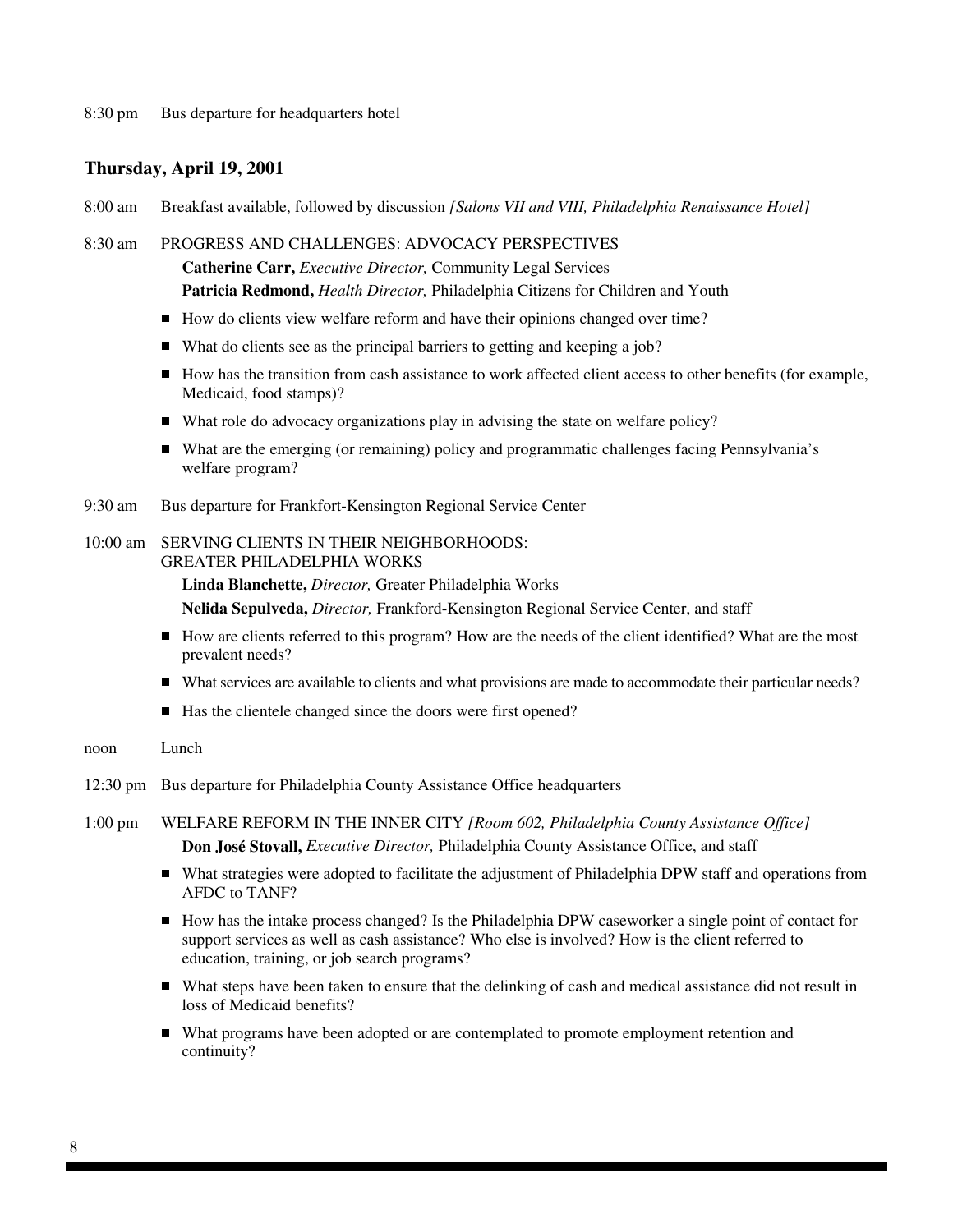3:00 pm A JOB IS THE GOAL: THE EMPLOYMENT PERSPECTIVE

**Larry Moulder,** *Workforce Planning Supervisor,* United Parcel Service **Jay Spector,** *Executive Director,* Jewish Employment Vocational Services **Richard Greenwald,** *President,* Transitional Work Corporation

- What are the roles and responsibilities of the state, the city, Philadelphia Workforce Development Corporation and vocational-service contractors? Does referral volume respond to the quality of service provided?
- On what basis are clients referred to a particular education, training, or job-search program?
- Are there specific programs to support job retention?
- Who is hiring TANF clients? How are employers identified and assisted?

4:30 pm A BROADER LENS: COMMUNITY AND FAITH-BASED ORGANIZATIONS **Gary Walker** *President,* Public/Private Ventures (PPV)

- Why did PPV decide to work with faith-based organizations? How does it become involved with communities and faith-based organizations? What programs are currently being funded that use faithbased organizations as service providers? How does PPV define "faith-based" as opposed to "faithrelated"?
- What lessons might PPV's experience with literacy training offer to organizations seeking to serve TANF and post-TANF clients?
- Given the various types and capacities of faith-based organizations, what range of roles might they play?
- 5:30 pm Adjournment, followed by bus departure for reception and dinner
- 6:00 pm Reception, with invited Philadelphia guests *[White Dog Café]*
- 7:30 pm Dinner, NHPF participants only *[White Dog Café]*
- 9:00 pm Bus departure for headquarters hotel

#### **Friday, April 20, 2001**

8:00 am Breakfast available, followed by discussion *[Salon IV, Philadelphia Renaissance Hotel]*

8:30 am MINDING THE CHILDREN: THE CHILD CARE PERSPECTIVE **Sharon Ward,** *Director for Child Care Policy,* Pennsylvania Citizens for Children and Youth **Debbie Coleman,** *Director,* Philadelphia Child Care Resources Network **Maritza Vasquez,** *Program Director,* APM Community Child Care

- Who administers the child care subsidy? How do benefits and eligibility requirements differ for TANF and non-TANF clients?
- Is there an adequate supply of available child care in greater Philadelphia? How much of it is regulated? What options do clients have, and what do they choose?
- To what extent does the state or the city monitor child care quality?
- What is required of clients in terms of child support enforcement?

10:00 am Bus departure for Delaware County Department of Public Welfare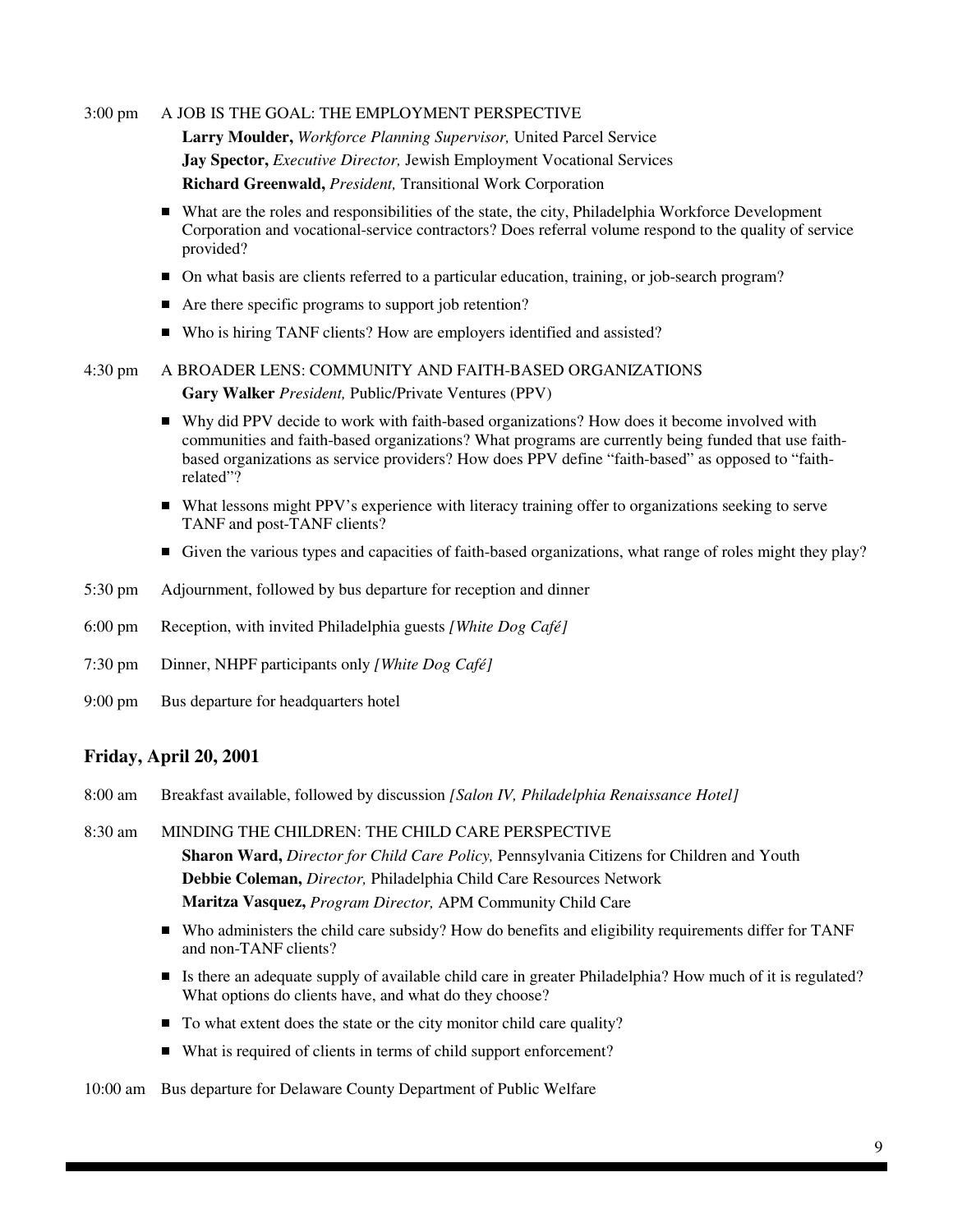#### 10:30 am WELFARE REFORM WHERE THE JOBS ARE *[Delaware County Assistance Office]*

**Yvonne Norman,** *Executive Director,* Delaware County Assistance Office, and staff

- With public transportation designed largely with commuters to the city in mind, what resources are available to clients for travel to jobs within the county? What arrangements exist with the municipal transportation authority?
- With what other agencies and groups does the Delaware County Assistance Office work to provide support services to clients? Are there standing interagency committees?
- What is the Maximizing Participation Project (MPP)? What clients will it serve? Why was Delaware County chosen as a pilot site? Will the MPP address the needs of exempt clients who are coming up on their five-year limit?

12:30 pm Bus departure for Union Station, Washington, DC, box lunch provided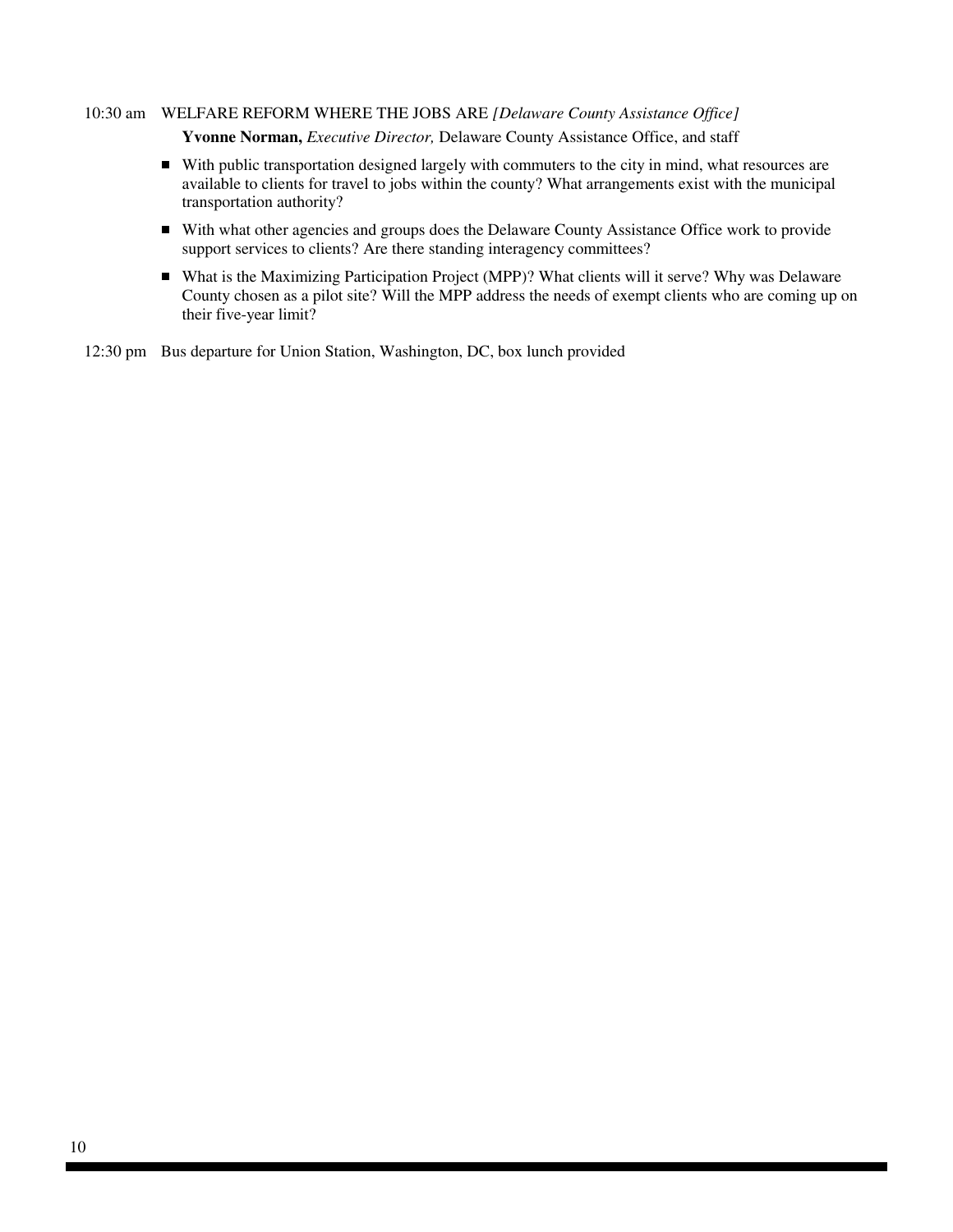# Federal and Foundation Participants

**Catherine Brown** *Legislative Aide* Office of Representative Langevin U.S. House of Representatives

**Yvonne Carrasco** *Senior Program Officer* David and Lucile Packard Foundation

**Christine Devere** *Analyst in Social Legislation* Domestic Social Policy Division Library of Congress Congressional Research Service

**Neleen Eisinger** *Legislative Assistant* Office of Senator Conrad U.S. Senate

**Cynthia Fagnoni** *Managing Director* Education, Workforce and Income Security Issues U.S. General Accounting Office

**Traci Gleason** *Legislative Fellow* Committee on Finance U.S. Senate

**Gale Harris** *Assistant Director* Education, Workforce and Income Security Issues U.S. General Accounting Office

**Stephanie Monroe** *Staff Director* Subcommittee on Children and Families Committee on Health, Education, Labor and Pensions U.S. Senate

**Ann McCormick**

*Social Science Analyst* Office of Human Services Policy Office of the Assistant Secretary for Policy and Evaluation Department of Health and Human Services

#### **Canta Pian**

*Director* Division of Economic Support for Families Office of Human Services Policy Office of the Assistant Secretary for Policy and Evaluation Department of Health and Human Services

**Michael Rious** *Senior Legislative Assistant* Office of Representative Wynn U.S. House of Representatives

**Carolyn Yocom** *Assistant Director* Health Care Issues U.S. General Accounting Office

# **NHPF Staff**

**Judith D. Moore** *Co-Director*

**Lisa Sprague** *Senior Research Associate*

**Randy Desonia** *Senior Research Associate*

**Jennifer M. Ryan** *Senior Research Associate*

**Wakina Scott** *Research Associate*

**Dagny Wolf** *Program Coordinator*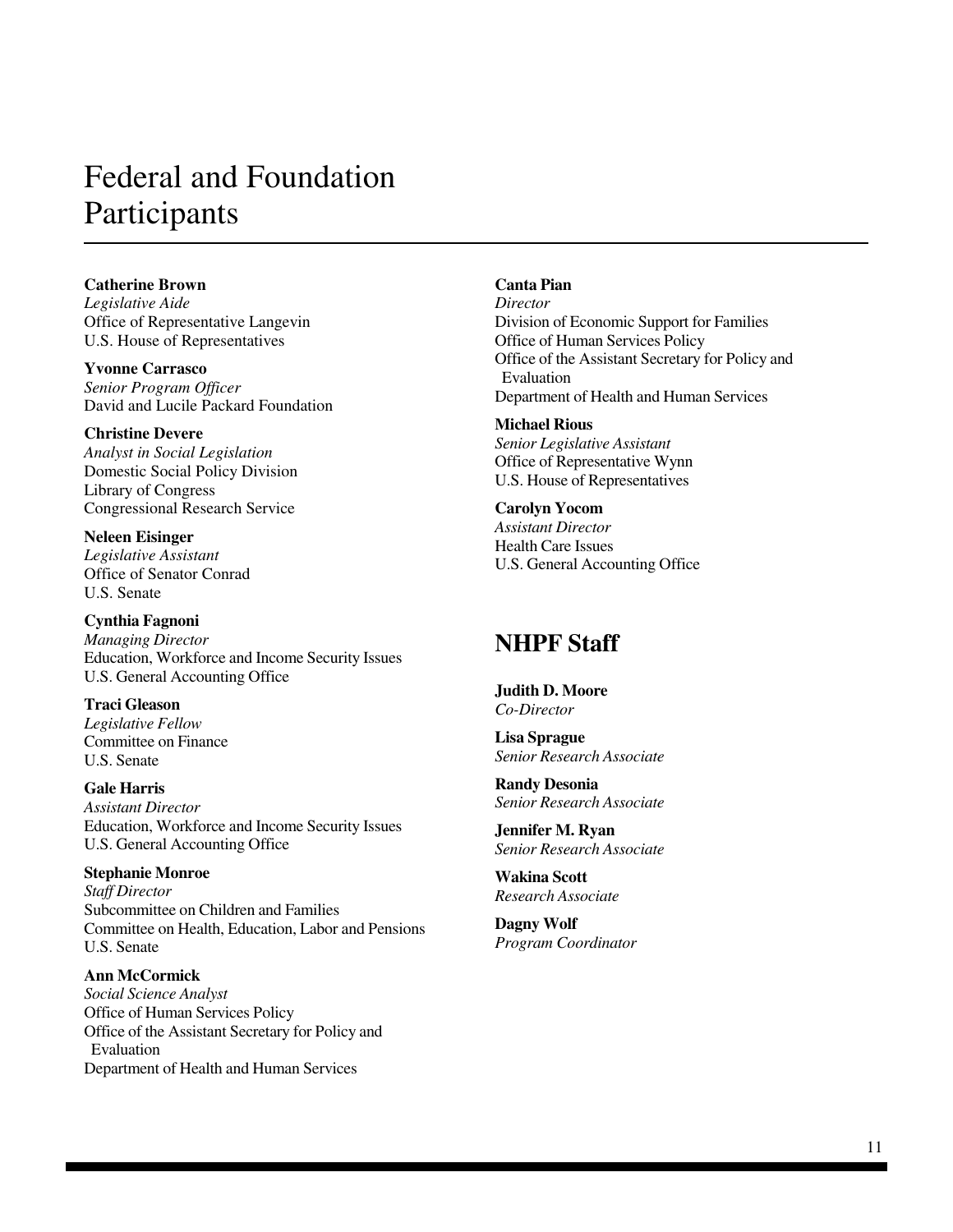# Biographical Sketches— Speakers and Panelists

**Linda Blanchette** is director of Greater Philadelphia Works.

**Catherine Carr** is executive director of Community Legal Services, Inc. (CLS), an organization she has served in a number of positions since 1984. CLS is a nonprofit law firm that provides free legal services to indigent Philadelphians in civil matters. Ms. Carr has held positions with the Education Law Center and the Public Interest Law Center, as well as teaching appointments at both the Temple and University of Pennsylvania law schools. She received her J.D. from the University of Pennsylvania and her B.A. degree from Yale University.

**Richard Greenwald** is president and chief executive officer of the Transitional Work Corporation (TWC). Prior to the start of TWC in the fall of 1998, he was vice president for government relations with America Works, a for-profit company that placed welfare recipients into private-sector jobs. Mr. Greenwald has worked with government leaders at the federal, state, and local levels developing welfareto-work strategies. He has held positions with the Environmental Protection Agency and in the Superfund Program in New York City. Mr. Greenwald received a master's degree from Columbia University and completed his bachelor's degree at Connecticut College.

**Sherri Z. Heller, Ed.D.,** is the deputy secretary for income maintenance with the Pennsylvania Department of Public Welfare, with overall responsibility for the operation of 104 county assistance offices statewide and a budget of \$2 billion. Her career in public service has included positions with the state Department of Education, the Pennsylvania State Senate, and Lancaster County, where she served for a period as county administrator. Dr. Heller holds a bachelor's degree from Franklin and Marshall College and earned her doctorate from Harvard University.

**Mark Alan Hughes, Ph.D.,** is distinguished senior scholar at the University of Pennsylvania's Fels Center of Government and a nonresident senior fellow at the Brookings Institution's Center on Urban and Metropolitan Policy. From 1993 to 1999, he was vice president for policy development at Public/Private Ventures in Philadelphia. There, he helped develop the Transitional Work Corporation and create the \$17 million Bridges to Work Demonstration for the U.S. Department of Housing and Urban Development. Earlier, Dr. Hughes was on the faculty of Princeton's Wilson School of Public and International Affairs. He holds degrees from Swarthmore College and the University of Pennsylvania.

**Larry Moulder** is the workforce planning supervisor for the Philadelphia Air Hub of United Parcel Service. He began his career with the company as a part-time loader in 1987. By 1991 he was a full-time hub supervisor, joining the human resources department a year later. Mr. Moulder is active in Delaware County, serving on the School to Work Coordinating Council and the board of the Transportation Management Association. He holds a bachelor's degree from Immaculata College.

**Yvonne "Jackie" Norman** is executive director of the Delaware County Assistance Offices. She has worked for the Commonwealth of Pennsylvania for more than 30 years, beginning as a caseworker trainee. She is a member of the Workforce Investment Board and the governing board of Child Care Matters, a state early childhood initiative that oversees grants to child care centers.

**Patricia Redmond** is health advocacy director at Philadelphia Citizens for Children and Youth (PCCY). Under her direction, PCCY conducts advocacy studies and projects on barriers to health care and provides support to a range of community health insurance outreach and enrollment efforts. Ms. Redmond serves on the National Advisory Committee to the Robert Wood Johnson Foundation's Covering Kids program. She holds a graduate degree in English from the University of Pennsylvania.

**Nelida Sepulveda** is director of the Frankford/Kensington Regional Service Center, a Greater Philadelphia Works facility operated by Impact Services Corporation.

**Jay Spector** is president and chief executive officer of Jewish Employment and Vocational Service (JEVS), an agency that provides a wide range of counseling, vocational, and rehabilitation programs to the Philadelphia community. Mr. Spector has been with JEVS since 1979. Earlier, he was director of planning for the Area Manpower Planning Council. He holds bachelor's and master's degrees from Pennsylvania State University.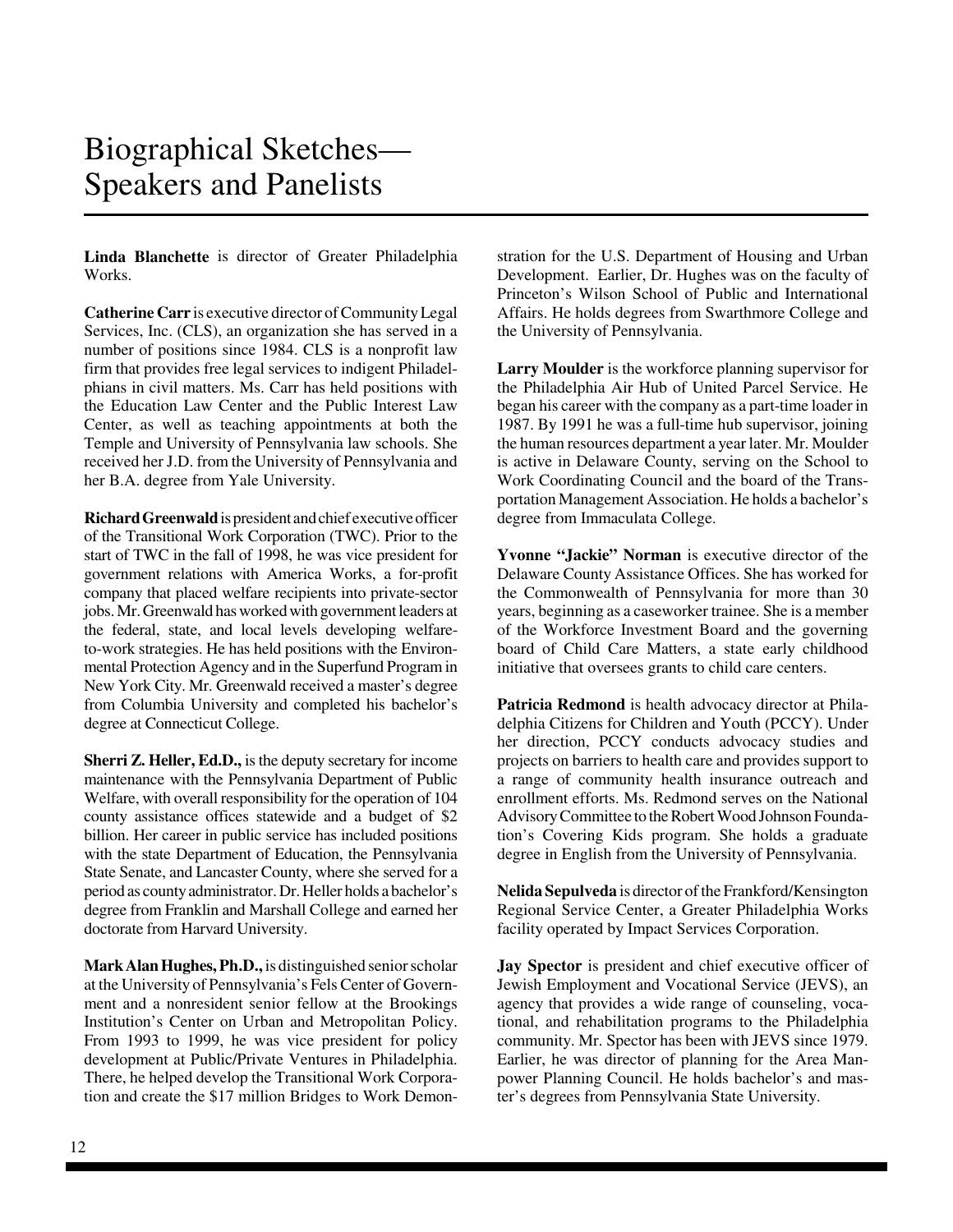**Don José Stovall** is executive director of the Philadelphia County Assistance Office.

**Sharon Ward** is director of child care policy for PCCY, a partner in the Child Care Matters. She came to Philadelphia in 1997, taking the position of program director with the Jobs Policy Network. From 1990 to 1997, she served as an elected member of the Albany, New York, City Council, where she chaired the finance and environmental committees. Prior to her election, she worked for Citizen Action of New York. Ms. Ward holds a B.A. degree from the State University of New York at Albany.

**Maritza Vasquez** is program director for the APM Community Childcare Center.